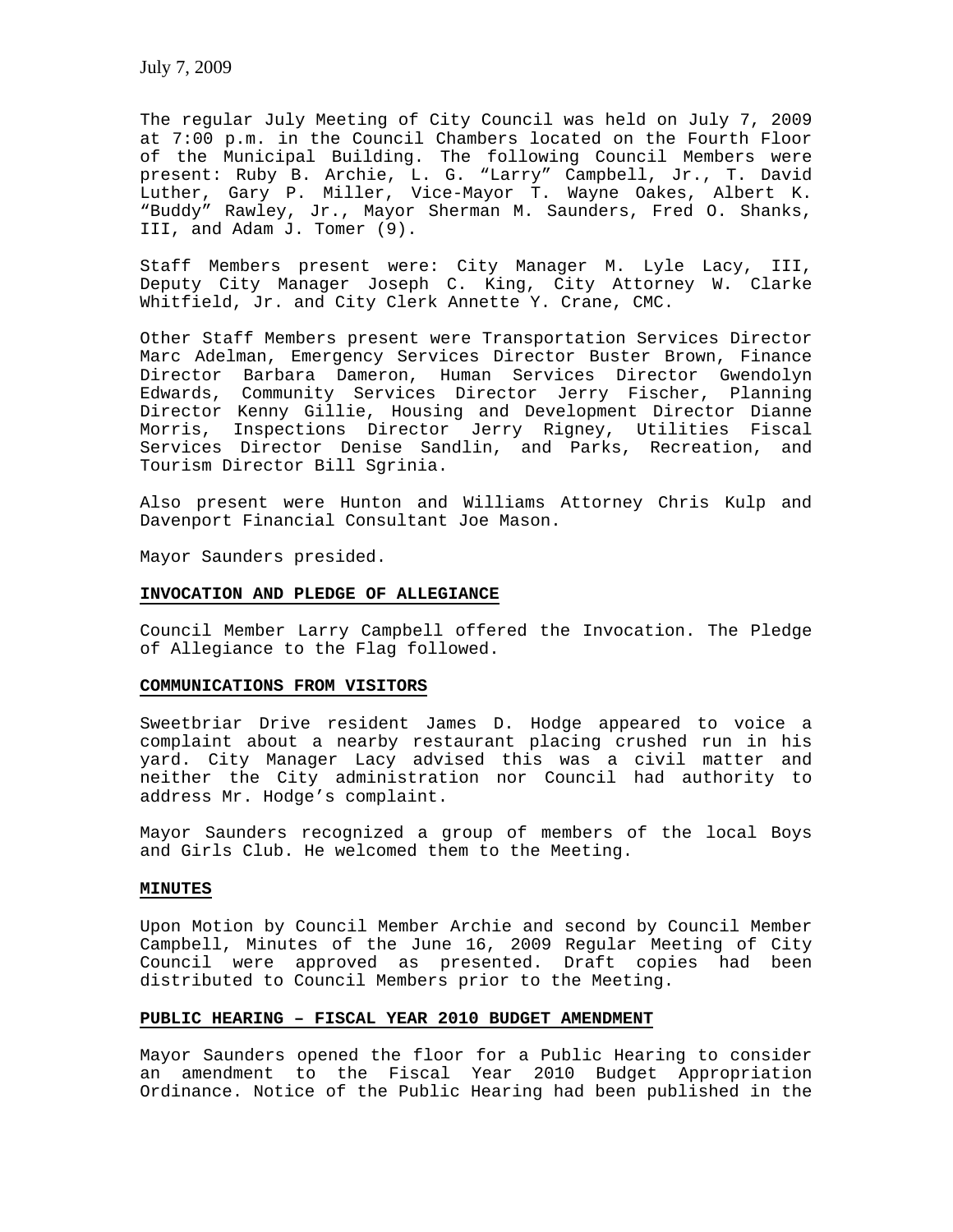Danville Register and Bee on June 29, 2009. No one present desired to be heard and the Public Hearing was closed.

Upon Motion by Council Member Rawley and second by Vice-Mayor Oakes, Ordinance No. 2009-06.09 presented by its First Reading on June 16, 2009 as a Budget Appropriations/Amendment Ordinance for Fiscal Year 2010 for projects to be or being undertaken to<br>improve the Danville Community financed with Community Danville Community financed with Community Development Block Grant, Home Investment Partnership Funds from the U. S. Department of Housing and urban Development, and estimated program income for a total appropriation of \$1,691,515 was adopted by the following vote:

VOTE: 9-0<br>AYE: Arcl Archie, Campbell, Luther, Miller, Oakes, Rawley, Saunders, Shanks, and Tomer (9) NAY: None (0).

### **PUBLIC HEARING – AUTHORIZE \$15,500,000 – UTILITY IMPROVEMENTS**

Mayor Saunders opened the floor for a Public Hearing to consider authorizing the issuance of \$15,500,000 for capital improvements for utility systems, various telecommunications projects and an operations center to serve the utilities department. Notice of the Public Hearing was published in the Danville Register and Bee on June 24 and July 1, 2009. No one present desired to be heard and the Public Hearing was closed.

Upon Motion by Council Member Luther and second by Council Member Tomer, Ordinance No. 2009-06.08 presented by its First Reading on June 16, 2009 authorizing the issuance of General Obligation Bonds of the City of Danville, Virginia, in the maximum principal amount of \$15,500,000 for Capital Improvements to the City's Water, Wastewater, Gas and Electric Systems and for various telecommunications projects and an Operations Center to serve the Utilities Department was adopted by the following vote:

VOTE: 9-0 AYE: Archie, Campbell, Luther, Miller, Oakes, Rawley, Saunders, Shanks, and Tomer (9) NAY: None (0).

#### **APPOINT MICHAEL ADKINS TO COMMUNITY POLICY & MANAGEMENT BOARD**

Council Member Luther moved adoption of a Resolution entitled:

RESOLUTION NO. 2009-07.01

A RESOLUTION APPOINTING MICHAEL L. ADKINS AS THE GOVERNMENT REPRESENTATIVE TO THE DANVILLE-PITTSYLVANIA COMMUNITY POLICY AND MANAGEMENT BOARD.

The Motion was second by Council Member Miller and carried by the following vote: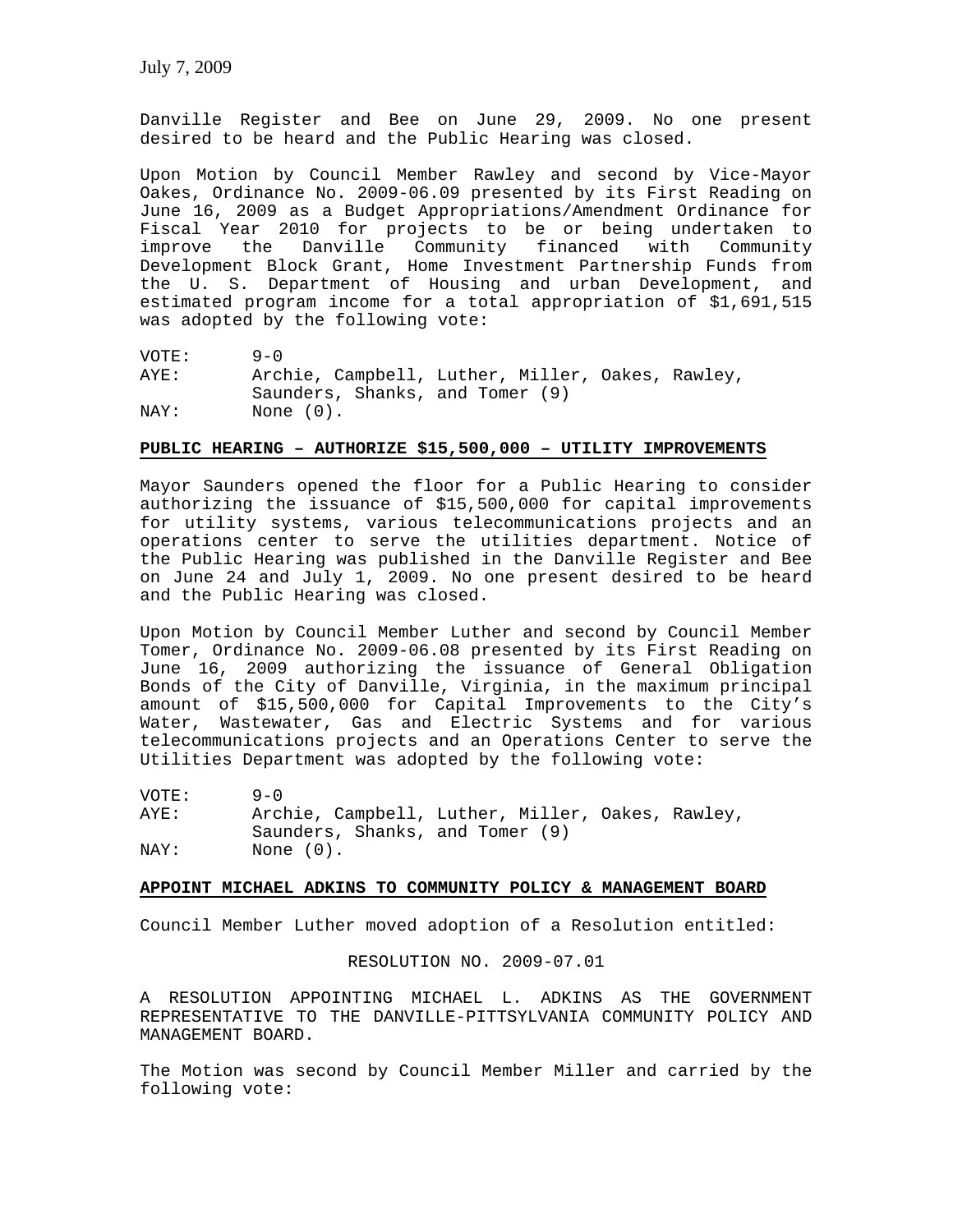VOTE: 9-0 AYE: Archie, Campbell, Luther, Miller, Oakes, Rawley, Saunders, Shanks, and Tomer (9).<br>NAY: None (0). None  $(0)$ .

**PROVIDE FOR ISSUANCE, SALE AND AWARD OF GOB - \$15,500,000**

Council Member Campbell moved adoption of a Resolution entitled:

RESOLUTION NO. 2009-07.02

A RESOLUTION PROVIDING FOR THE ISSUANCE, SALE AND AWARD OF A GENERAL OBLIGATION PUBLIC IMPROVEMENT BOND, SERIES 2009, IN THE PRINCIPAL AMOUNT NOT TO EXCEED \$15,500,000 OF THE CITY OF VIRGINIA, HERETOFORE AUTHORIZED, AND PROVIDING FOR THE FORM, DETAILS AND PAYMENT THEREOF.

The Motion was seconded by Council Member Tomer and carried by the following vote:

VOTE: 9-0 AYE: Archie, Campbell, Luther, Miller, Oakes, Rawley, Saunders, Shanks, and Tomer (9) NAY: None (0).

#### **PUBLIC HEARING – SPECIAL USE PERMIT – 841 MAIN STREET**

Mayor Saunders opened the floor for a Public Hearing to consider granting a Special Use Permit for property located at 841 Main Street. Notice of the Public Hearing had been published in the Danville Register and Bee on June 23 and 30, 2009. No one present desired to be hearing and the Public Hearing was closed.

Vice-Mayor Oakes moved adoption of an Ordinance entitled:

ORDINANCE NO. 2009-07.01

AN ORDINANCE GRANTING A SPECIAL USE PERMIT TO ALLOW AN ATTACHED RESIDENTIAL DWELLING IN ACCORDANCE WITH ARTICLE 3.E, SECTION C, ITEM 1, OF CHAPTER 41 OF THE CODE OF THE CITY OF DANVILLE, VIRGINIA, 1986, AS AMENDED, AT 841 MAIN STREET.

The Motion was seconded by Council Member Rawley and carried by the following vote:

VOTE: 9-0 AYE: Archie, Campbell, Luther, Miller, Oakes, Rawley, Saunders, Shanks, and Tomer (9) NAY: None  $(0)$ .

## **PUBLIC HEARING – AMEND ZONING SECTION B – DEFINITIONS – MOTEL**

Mayor Saunders opened the floor for a Public Hearing to consider amending Chapter 41, Section B, Article 15 entitled "Definitions." Notice of the Public Hearing had been published in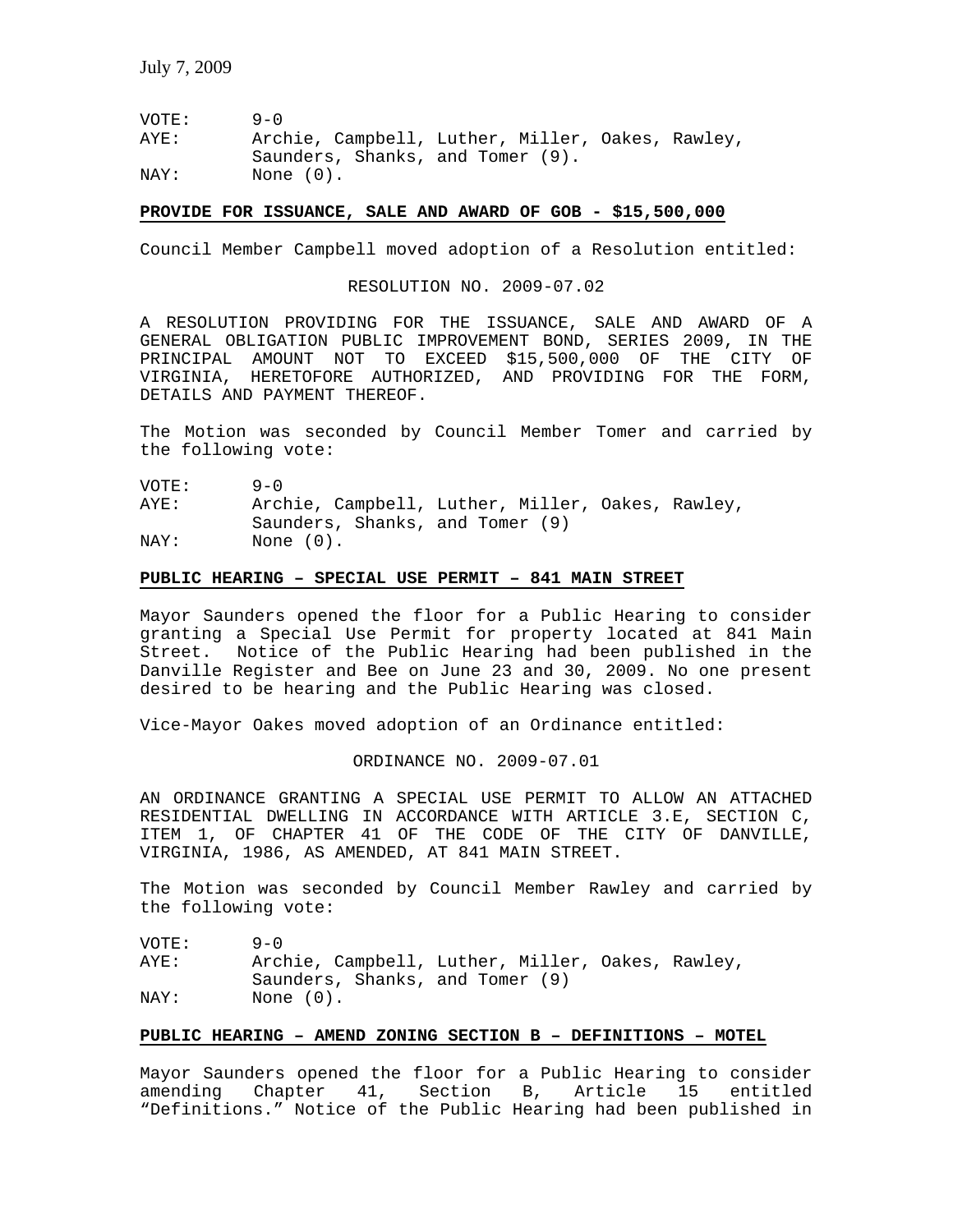the Danville Register and Bee on June 23 and 30, 2009. No one present desired to be heard and the Public Hearing was closed.

Council Member Shanks moved adoption of an Ordinance entitled:

### ORDINANCE NO. 2009-07.02

AN ORDINANCE AMENDING AND REORDAINING CERTAIN SECTIONS OF CHAPTER 41, ENTITLED "ZONING ORDINANCE," OF THE DANVILLE CITY CODE, SPECIFICALLY SECTION B, ENTITLED "DEFINITIONS," OF ARTICLE 15, ENTITLED "DEFINITIONS," TO AMEND THE DEFINITION OF MOTEL.

Council Member Campbell seconded the Motion.

Council Member Luther moved to amend Section B. of the Ordinance entitled "Definitions" by inserting "monetary" between the words for and compensation. Council Member Archie seconded the Motion.

Following further discussion and comments from Council Members, Mr. Luther further amended by inserting "reasonable" before the word monetary.

The Motion to amend was adopted by the following vote:

| VOTE: | $9 - 0$                                          |
|-------|--------------------------------------------------|
| AYE:  | Archie, Campbell, Luther, Miller, Oakes, Rawley, |
|       | Saunders, Shanks, and Tomer (9)                  |
| NAY:  | None (0).                                        |

The Motion, as amended, was adopted by the following vote:

| VOTE: | $9 - 0$                                          |
|-------|--------------------------------------------------|
| AYE:  | Archie, Campbell, Luther, Miller, Oakes, Rawley, |
|       | Saunders, Shanks, and Tomer (9)                  |
| NAY:  | None $(0)$ .                                     |

#### **PUBLIC HEARING-VACATE & EXCHANGE 0.658 ACRES – PARK AVENUE**

Mayor Saunders opened the floor for a Public Hearing to consider vacating and abandoning 0.658 acres, more or less, of right-ofway and City property in exchange for right-of-way for Park Avenue. Notice of the Public Hearing had been published in the Danville Register and Bee on June 22 and 29, 2009. No one present desired to be heard and the Public Hearing was closed.

Council Member Shanks moved adoption of an Ordinance entitled:

## ORDINANCE NO. 2009-07.03

AN ORDINANCE VACATING, ABANDONING, AND EXCHANGING 0.658 ACRES, MORE OR LESS, OF RIGHT-OF-WAY AND CITY PROPERTY, WHICH CONSISTS OF THE UNOPENED STREET RIGHT-OF-WAYS FOR HARPER STREET, NORRIS STREET, COOK STREET, GODFREY STREET, AND SURPLUS RIGHT-OF-WAY ALONG PIEDMONT DRIVE, AND CONVEYING A 0.148 PARCEL ACQUIRED FROM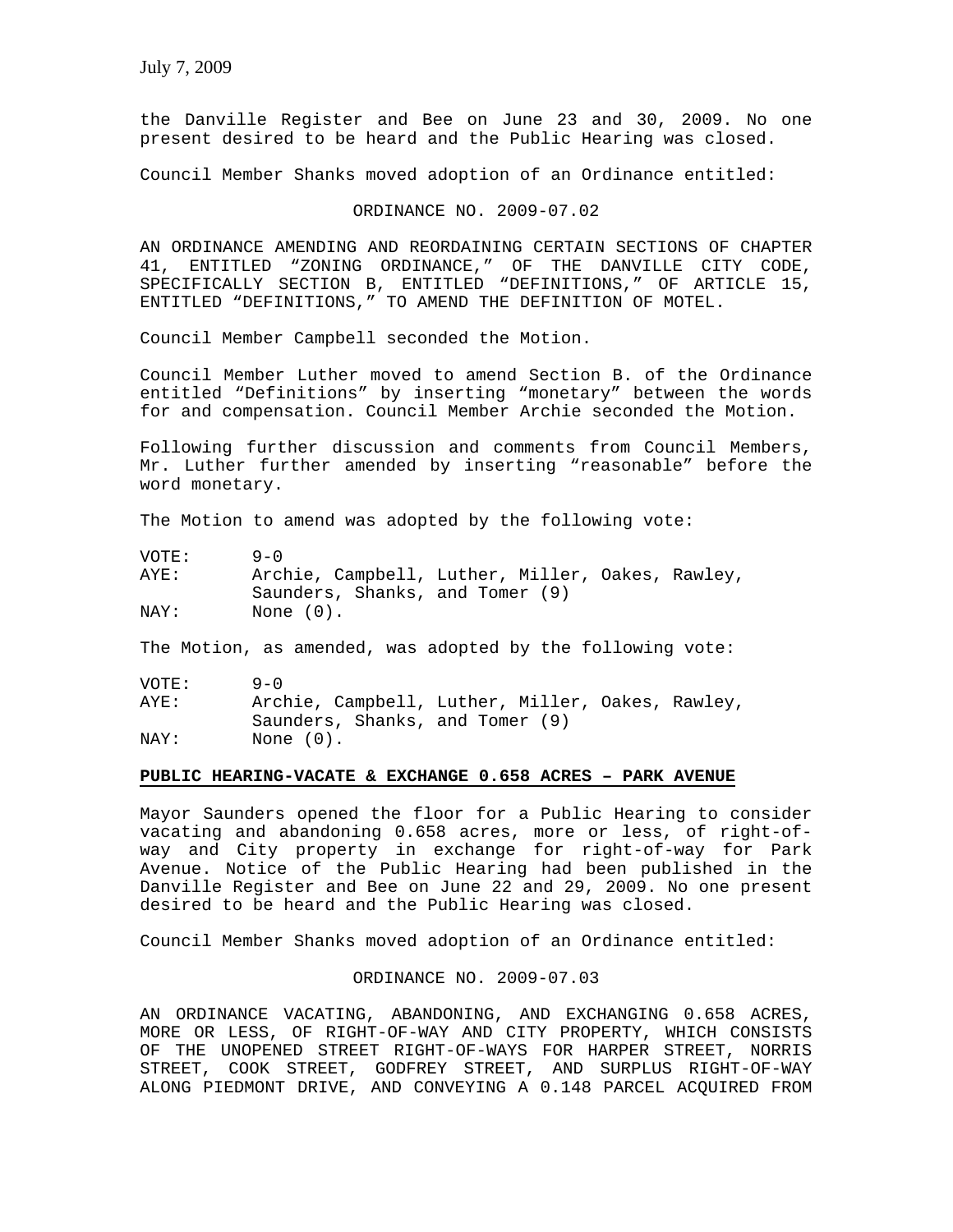THE COMMONWEALTH OF VIRGINIA IN EXCHANGE FOR RIGHT-OF-WAY FOR PARK AVENUE.

The Motion was seconded by Council Member Campbell and carried by the following vote:

VOTE: 9-0

AYE: Archie, Campbell, Luther, Miller, Oakes, Rawley, Saunders, Shanks, and Tomer (9) NAY: None (0).

# **BUDGET AMENDMENT – FY 2010 – PLAT/MAP REFORMATTING GRANT**

Upon Motion by Council Member Miller and second by Council Member Shanks, an Ordinance entitled:

### ORDINANCE NO. 2009-07.04

AN ORDINANCE AMENDING THE FISCAL YEAR 2010 BUDGET APPROPRIATION ORDINANCE TO PROVIDE FOR A GRANT FROM THE LIBRARY OF VIRGINIA FOR A PLAT/MAP REFORMATTING GRANT IN THE AMOUNT OF \$5,729 AND APPROPRIATING SAME

was presented by its First Reading, as required by City Charter, to lie over before final adoption.

# **BUDGET AMENDMENT – FY 2010 – HOMELAND SECURITY PROGRAM GRANT**

Upon Motion by Vice-Mayor Oakes and second by Council Member Campbell, an Ordinance entitled:

# ORDINANCE NO. 2009-07.05

AN ORDINANCE AMENDING THE FISCAL YEAR 2010 BUDGET APPROPRIATION ORDINANCE BY INCREASING REVENUES TO ANTICIPATE THE RECEIPT OF FUNDS IN THE AMOUNT OF \$26,000 FROM THE STATE HOMELAND SECURITY PROGRAM GRANT FOR THE CITIZENS PREPAREDNESS PROJECT

was presented by its First Reading, as required by City Charter, to lie over before final adoption.

### **BUDGET AMENDMENT – FY 2010 – RECREATION ENRICHMENT PROGRAM FUNDS**

Upon Motion by Council Member Archie and second by Council Member Luther, an Ordinance entitled:

ORDINANCE NO. 2009-07.06

AN ORDINANCE AMENDING THE FISCAL YEAR 2010 BUDGET APPROPRIATION ORDINANCE TO PROVIDE FOR FUNDS IN THE AMOUNT OF \$52,811 FOR A RECREATION ENRICHMENT PROGRAM AND THE EXPANDED SUMMER PROGRAM AND THE LOCAL IN-KIND SHARE OF \$48,559 AND APPROPRIATION OF SAME

was presented by its First Reading, as required by City Charter, to lie over before final adoption.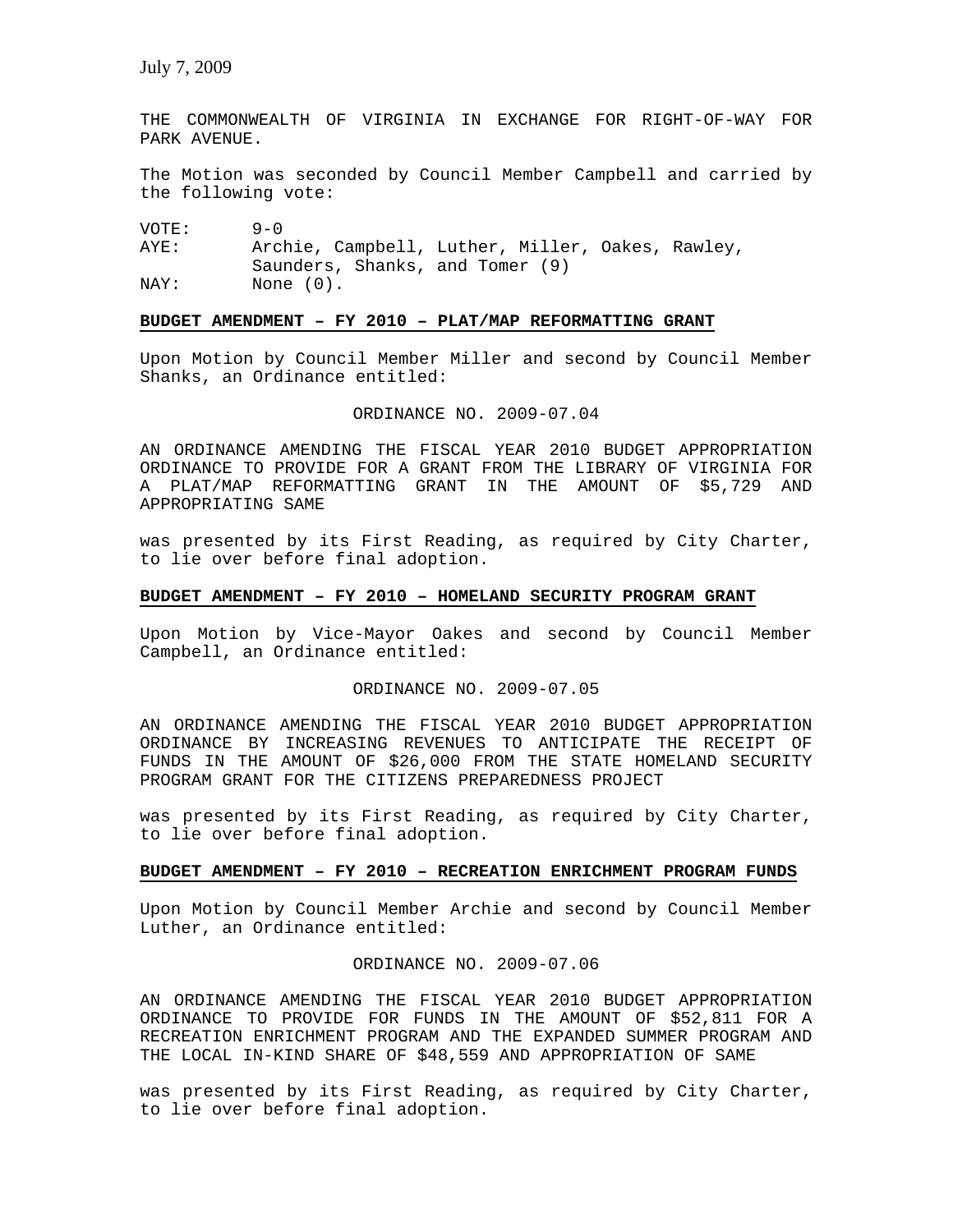# **BUDGET AMENDMENT - FY 2010 – AVIATION MAINTENANCE FUNDS**

Upon Motion by Council Member Rawley and second by Vice-Mayor Oakes, an Ordinance entitled:

# ORDINANCE NO. 2009-07.07

AN ORDINANCE AMENDING THE FISCAL YEAR 2010 BUDGET APPROPRIATION ORDINANCE TO PROVIDE THE STATE DEPARTMENT OF AVIATION MAINTENANCE GRANT FUNDS RELATED TO THE MAINTENANCE OF CERTAIN AIRPORT PROPERTIES IN THE AMOUNT OF \$100,000 AND FOR THE LOCAL SHARE IN THE AMOUNT OF \$25,000

was presented by its First Reading, as required by City Charter, to lie over before final adoption.

#### **APPROVE DEED OF LEASE BETWEEN CITY & HEALTH DEPARTMENT**

Council Member Archie moved adoption of a Resolution entitled:

RESOLUTION NO. 2009-07.03

A RESOLUTION APPROVING AND AUTHORIZING THE EXECUTION OF A DEED OF LEASE BETWEEN THE CITY OF DANVILLE AND THE VIRGINIA STATE DEPARTMENT OF HEALTH FOR THE USE OF 326 TAYLOR DRIVE.

The Motion was seconded by Council Member Rawley and carried by the following vote:

VOTE: 9-0

AYE: Archie, Campbell, Luther, Miller, Oakes, Rawley, Saunders, Shanks, and Tomer (9)

NAY: None (0).

# **69KV TRANSMISSION LOOP – CANE CREEK SUBSTATION**

Vice-Mayor Oakes moved adoption of a Resolution entitled:

RESOLUTION NO. 2009-07.04

A RESOLUTION AUTHORIZING THE CITY MANAGER OR HIS DESIGNEE TO ACQUIRE BY PURCHASE PROPERTIES OR INTERESTS THEREIN IN CONNECTION WITH THE 69KV TRANSMISSION LOOP TO THE NEW CANE CREEK SUBSTATION NOW UNDER CONSTRUCTION IN THE CANE CREEK CENTRE INDUSTRIAL PARK.

The Motion was seconded by Council Member Rawley and carried by the following vote:

| VOTE: | $9 - 0$                         |                                                  |
|-------|---------------------------------|--------------------------------------------------|
| AYE:  |                                 | Archie, Campbell, Luther, Miller, Oakes, Rawley, |
|       | Saunders, Shanks, and Tomer (9) |                                                  |
| NAY:  | None $(0)$ .                    |                                                  |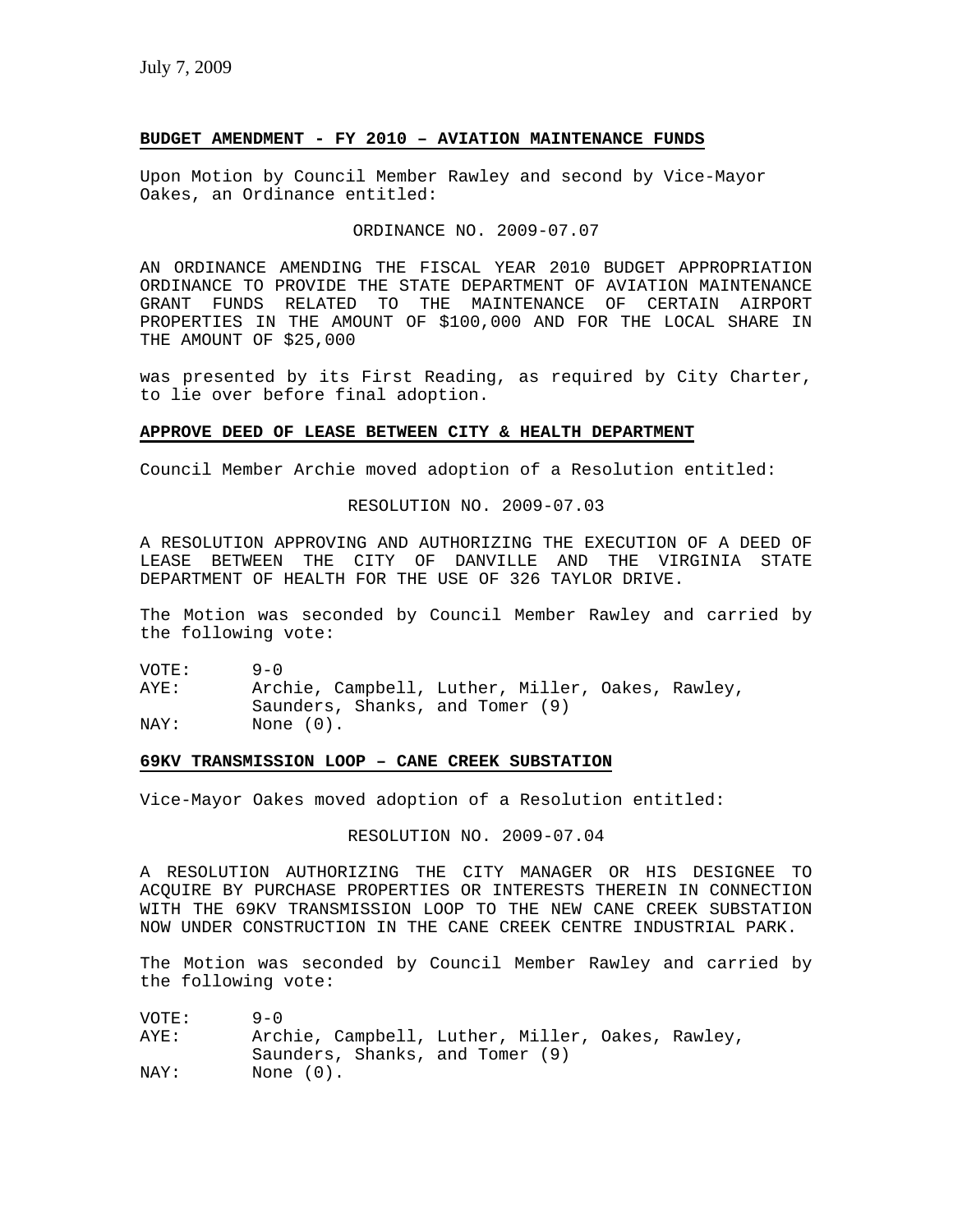#### **EMINENT DOMAIN PROCEEDINGS-WILKERSON AND TOM FORK ROADS**

Council Member Miller moved adoption of a Resolution entitled:

RESOLUTION NO. 2009-07.05

A RESOLUTION AUTHORIZING AND DIRECTING THE INITIATION OF EMINENT DOMAIN PROCEEDINGS FOR THE PURPOSE OF ACQUIRING EASEMENTS TO INSTALL UTILITY LINES ACROSS PROPERTIES LOCATED IN THE WILKERSON ROAD AND TOM FORK ROAD AREAS OF PITTSYLVANIA COUNTY, VIRGINIA.

The Motion was seconded by Council Member Campbell and carried by the following vote:

VOTE: 9-0 AYE: Archie, Campbell, Luther, Miller, Oakes, Rawley, Saunders, Shanks, and Tomer (9) NAY: None  $(0)$ .

#### **EMINENT DOMAIN PROCEEDINGS-SOUTH BOSTON ROAD AREA OF THE CITY**

Council Member Campbell moved adoption of a Resolution entitled:

RESOLUTION NO. 2009-07.06

A RESOLUTION AUTHORIZING AND DIRECTING THE INITIATION OF EMINENT DOMAIN PROCEEDINGS FOR THE PURPOSE OF ACQUIRING EASEMENTS TO INSTALL UTILITY LINES ACROSS PROPERTIES LOCATED IN THE SOUTH BOSTON ROAD AREA OF THE CITY OF DANVILLE, VIRGINIA.

The Motion was seconded by Council Member Miller and carried by the following vote:

 $VOTE: 9-0$ AYE: Archie, Campbell, Luther, Miller, Oakes, Rawley, Saunders, Shanks, and Tomer (9) NAY: None (0).

# **COMMUNICATIONS**

There were no communications from the City Manager, City Attorney, and City Clerk.

# **ROLL CALL**

Mrs. Archie said she attended the Langston High School reunion this past weekend and over 1,000 alumni were present. Mrs. Archie reported she and Council Member Rawley were in Richmond on Thursday for Virginia Municipal League committee meetings. She quoted statistics relating to the State's economic condition.

Council Members welcomed Boys and Girls Club Members and thanked them for being in the Meeting this evening.